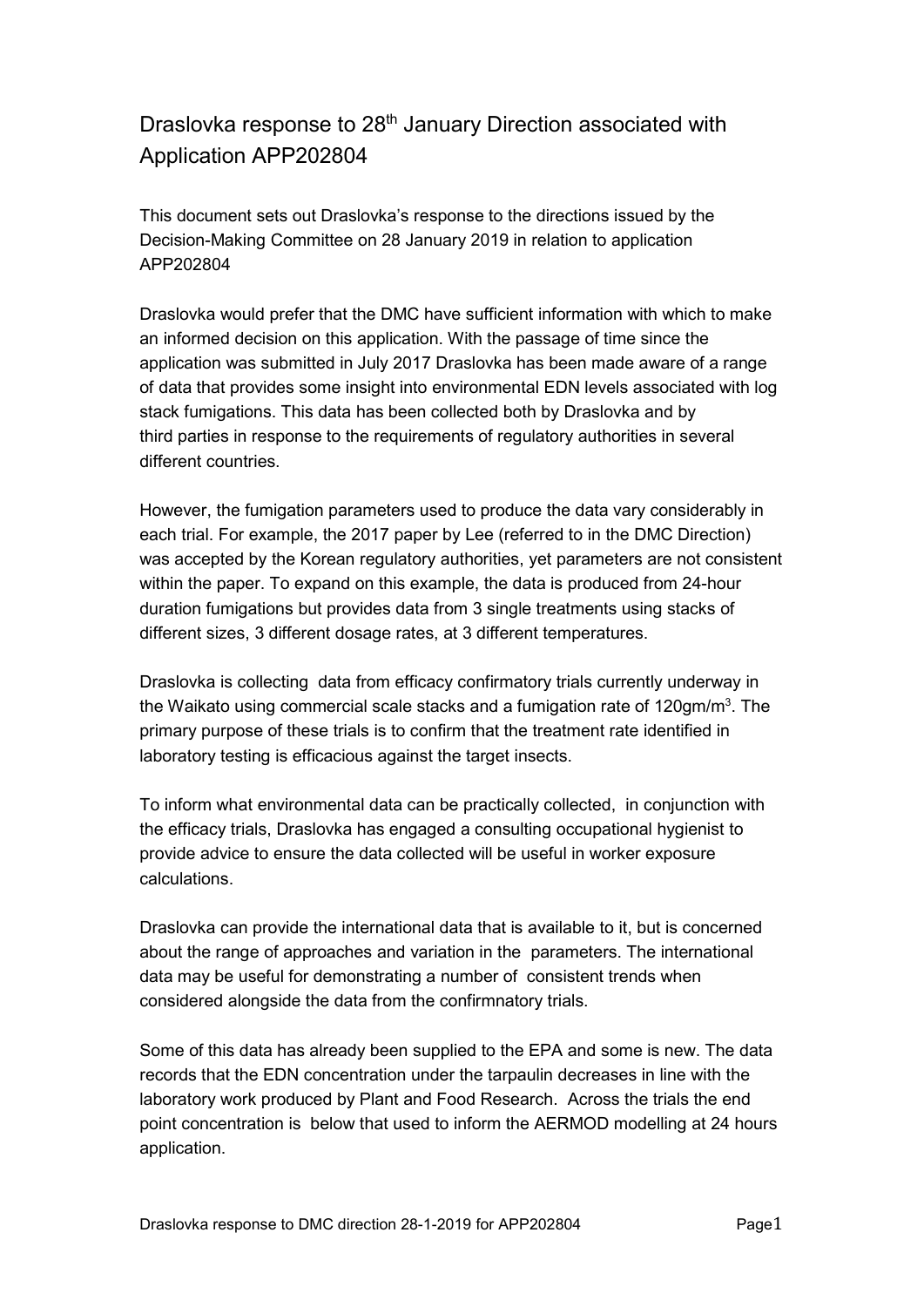Draslovka can provide the data collected from the confirmatory trials [along with the other available international data] once the current work in the Waikato has been documented. It is anticipated that this will be available in early to mid-April. The data provided at that time will include data on EDN levels:

- Under the tarpaulin throughout the fumigation and immediately before ventilation,
- Present in the breathing zone of workers who undertake tasks associated with fumigation and ventilation, and
- In the atmosphere at set distances from the log stack throughout the fumigation and ventilation period.

Draslovka is also undertaking a dedicated worker exposure trial in the USA once it has US EPA sign off of the protocol. This sign off was expected in early January 2019 but has been delayed due to the US Governmental, and subsequent EPA, shut down. With the current uncertainty in the USA we no longer have a time frame by which this trial will be completed. In addition, due to the US EPA and local regulatory requirements the stack size being used in the trial will be one tenth the size of New Zealand stacks. The proposed fumigation rate and dosage is in line with that being requested in New Zealand

The New Zealand forest industry continues to seek reassurance from Draslovka that it is doing everything it can to enable the use of EDN from October 2020 since the industry has very significant commercial and investment decisions to make over the next few months so that the continuity of log exports beyond October 2020 is assured. Draslovka is concerned that the US data may not be available within reasonable time frames

Accordingly, Draslovka seeks guidance whether the DMC wishes to receive any or all of the information described above.

Draslovka is however prepared to do all things within its power to avoid delays in progressing the approval of APP202804.If the information to hand (including any described above that the DMC wishes to receive) is insufficient to address the issues the DMC has described, and if there is sufficient clarity about the nature and scope of the field work needed to address the issues, then Draslovka is prepared to undertake a comprehensive trial in New Zealand and provide the results to WorkSafe and to the DMC.

A comprehensive trial will be very expensive and will take considerable time and effort to design, authorise and implement. If a trial is required it will therefore be important that the DMC and WorkSafe as well as Draslovka have confidence that the data the trial is designed to produce is of a nature and scope that will inform the DMC's assessment of the issues it has outlined.